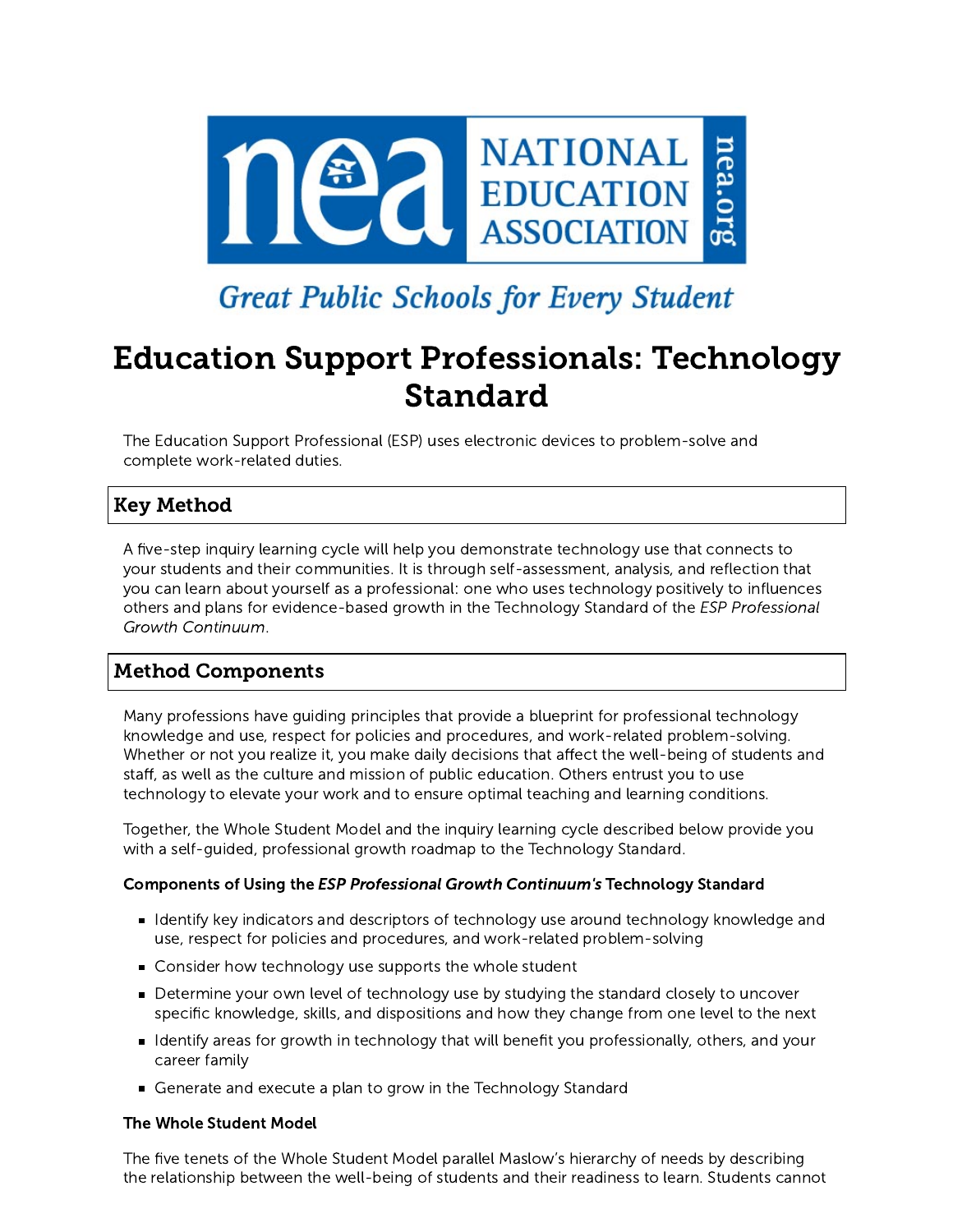learn unless they are first healthy and safe, and they are more likely to learn if educators engage, support, and challenge them. The tenets should guide and inform your use of technology.

## The Inquiry Learning Cycle (Your Learning Journey)

Graphic of an Inquiry-Based Learning Cycle:



#### Know The Technology Standard

- The indicators and descriptors of the standard detail what you should know and be able to do regarding technology in your career family role.
- Study the standard (see the Professional Growth Planning Tool or PGC Self-Assessment in Resources). Own the knowledge, skills, and dispositions that characterize your cultural competence, that of those around you, and for others within your career family.

#### Know Yourself

- Knowing where you currently fall on the professional growth continuum and being able to describe your practice around technology is a critical first step to intentional growth in the standard.
- Knowing the students you serve and their needs will ground your work in the importance of the Technology Standard.
- You also need to understand why you do what you do and what the needs are behind the decisions you make.

#### Set a Growth Goal

- Setting goals that are rooted in the details of the Technology Standard will guide you to maximize your potential to help the whole student
- Comparing what you know about technology with what you know about yourself and the needs of your students around this standard will help you develop a professional vision that serves your passion and your students.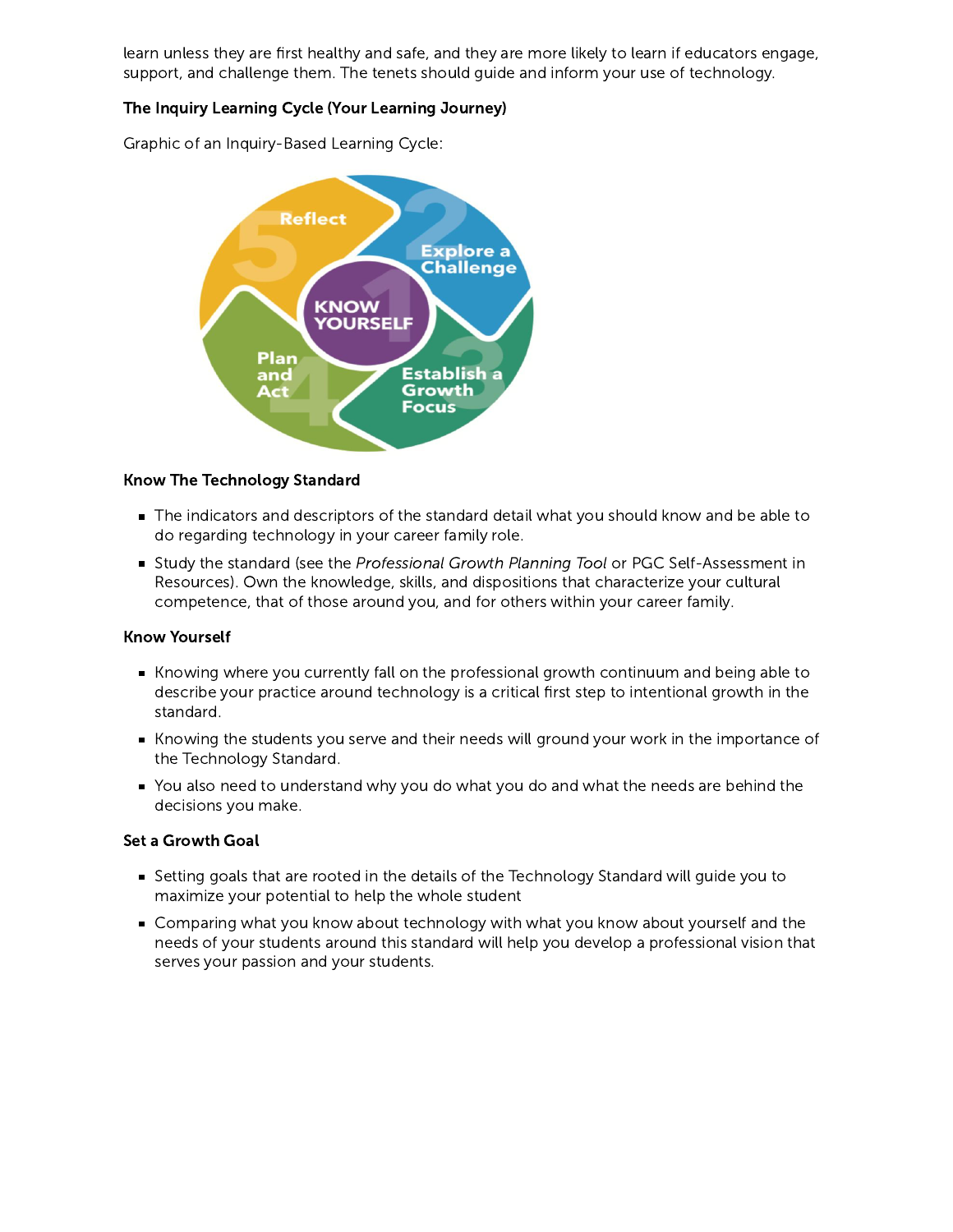

#### See the link for more detail:

[https://docs.google.com/presentation/d/1oUQX2OIOp0eElqt1pfUKA3Qxp2zSolWlKzgOS1dei48/edit?](https://docs.google.com/presentation/d/1oUQX2OIOp0eElqt1pfUKA3Qxp2zSolWlKzgOS1dei48/edit?usp=sharing) usp=sharing

The Why (your passion or purpose)  $\Leftrightarrow$  The What (the standard's continuum)



## Follow Your Technology Growth Plan

Designing and implementing a technology growth plan will help you gain the knowledge, skills, and dispositions you need to develop and strengthen your professional practice. When designing your plan, make sure to include the following to ensure your plan moves you forward:

- Steps you will take
- Resources you will tap (what does your association offer?)
- **Timelines you will meet**
- **Milestones or check-ins on your progress**

#### Reflect

Reflecting on what you have learned about yourself, the Whole Student Model, and the Technology Standard will cement your learning. In turn, what you notice through reflection will help you make plans for continued growth. Reflection is both the final step in the inquiry learning cycle and micro-credential submission as well as a habit of continuous improvement.

# Supporting Research

Armstrong, Patricia. (2018). Bloom's Taxonomy. Nashville, TN: Vanderbilt University. <https://cft.vanderbilt.edu/guides-sub-pages/blooms-taxonomy/>

Darling-Hammond, L., Hyler, M. E., Gardner, M. (2017). Effective Teacher Professional Development (research brief). Palo Alto, CA: Learning Policy Institute. <https://learningpolicyinstitute.org/product/effective-teacher-professional-development-brief>

Hodges, T., Clifton, D. (2004). Strengths-Based Development in Practice. Omaha, NE. The Gallup Organization.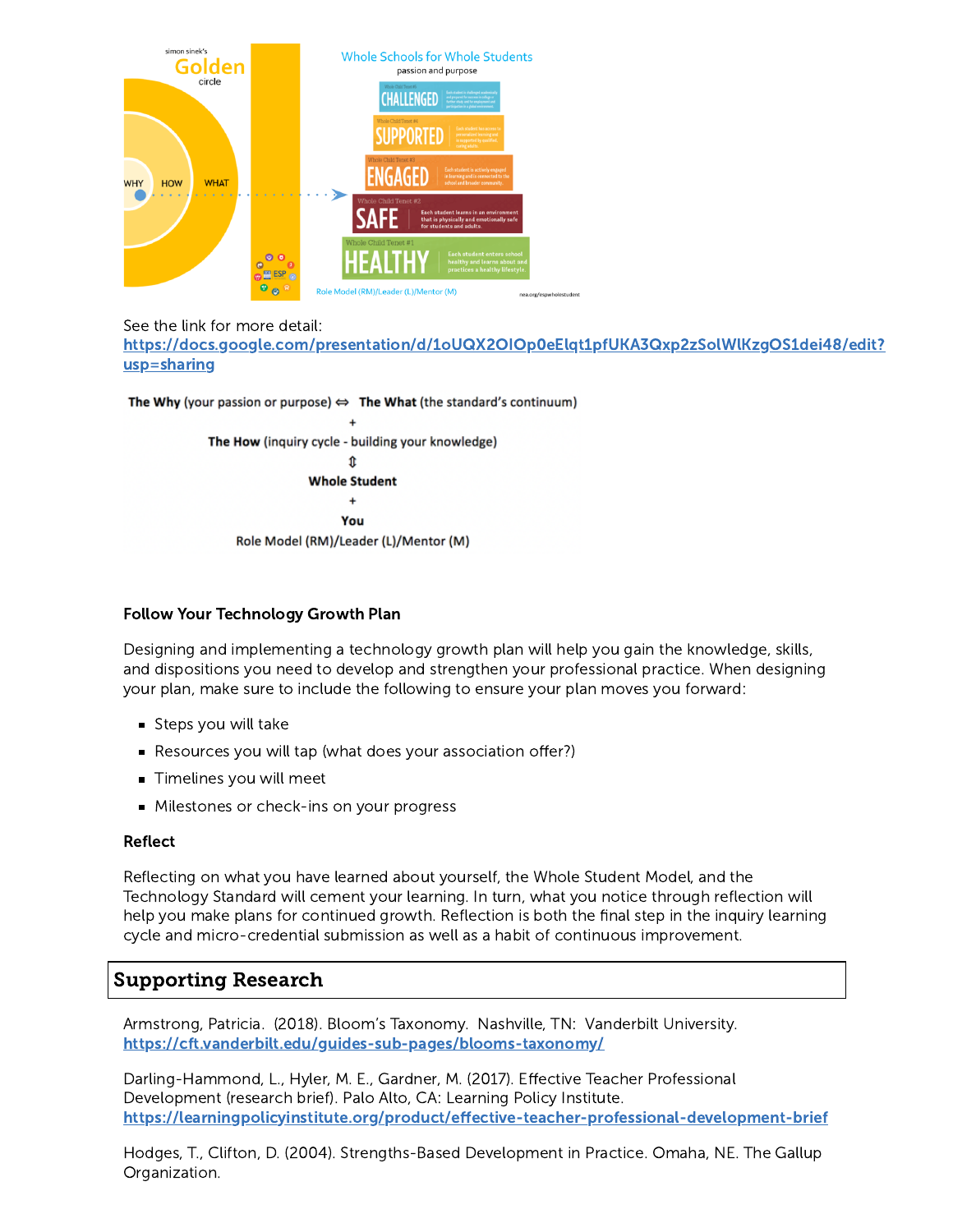<https://www.weber.edu/WSUImages/leadership/docs/sq/development-in-practice.pdf>

Whole School, Whole Community, Whole Child: A Collaborative Approach to Learning and Health.(2014). Alexandria, VA: ASCD. [http://www.ascd.org/ASCD/pdf/siteASCD/publications/wholechild/wscc-a-collaborative-](http://www.ascd.org/ASCD/pdf/siteASCD/publications/wholechild/wscc-a-collaborative-approach.pdf)

## Resources

approach.pdf

Education Support Professionals: Professional Growth Continuum (PGC) <https://www.nea.org/professional-excellence/professional-learning/esps/continuum>

PGC - Professional Growth Planning Tool [https://docs.google.com/document/d/1nYaaOCHtiQiy8\\_ehCjX6iyblY3zeX7torlm00gKJevw/edit?](https://docs.google.com/document/d/1nYaaOCHtiQiy8_ehCjX6iyblY3zeX7torlm00gKJevw/edit?usp=sharing) usp=sharing

Professional Growth Continuum (PGC) Self-Assessment <https://www.nea.org/sites/default/files/2020-06/ESP-PGC-Assessment-Guide.pdf>

Simon Sinek - Start With Why - TED Talk <https://www.youtube.com/watch?v=IPYeCltXpxw>

Know Your Why | Michael Jr. - YouTube <https://www.youtube.com/watch?v=1ytFB8TrkTo>

Blog Post - Improving Schools: Why Do You Do What You Do? <http://inservice.ascd.org/improving-schools-why-do-you-do-what-you-do/>

ESP: Meeting the Needs of the Whole Student [https://www.nea.org/sites/default/files/2020-07/Education%20Support%20Professionals-](https://www.nea.org/sites/default/files/2020-07/Education%20Support%20Professionals-Meeting%20the%20Needs%20of%20the%20Whole%20Student.pdf)Meeting%20the%20Needs%20of%20the%20Whole%20Student.pdf

ESP Quality's PowerPoint on Maslow's Hierarchy of Needs and the Whole Child [https://docs.google.com/presentation/d/1M7X0kflJHOzvq\\_PhG0BM0Ja2VEwdGTKk6thGB9kqxm8/edit?](https://docs.google.com/presentation/d/1M7X0kflJHOzvq_PhG0BM0Ja2VEwdGTKk6thGB9kqxm8/edit?usp=sharing) usp=sharing

Using Google Forms <https://sites.google.com/a/bvsd.org/google-for-bvsd-educators/google-forms>

Self-Reflection and Professional Growth Planning [https://education.ky.gov/teachers/PGES/TPGES/Pages/TPGES-Self-Reflection-and-](https://education.ky.gov/teachers/PGES/TPGES/Pages/TPGES-Self-Reflection-and-Professional-Growth-Planning.aspx)Professional-Growth-Planning.aspx

## Submission Guidelines & Evaluation Criteria

To earn the micro-credential, you must receive a passing score in Parts 1 and 3 and receive a proficient score for all components in Part 2.

## Part 1. Overview Questions

250 - 350 words

Please answer the following contextual questions to help our reviewer understand your current situation. Do not include any information that will make you or others identifiable.

1. List your ESP career family, specific position, and number of years working in education. 2. Describe your school/work site's level (healthy, safe, engaged, supported, or challenged) of meeting the needs of the whole student. Explain your choice with the type of specific detail found in the diagram.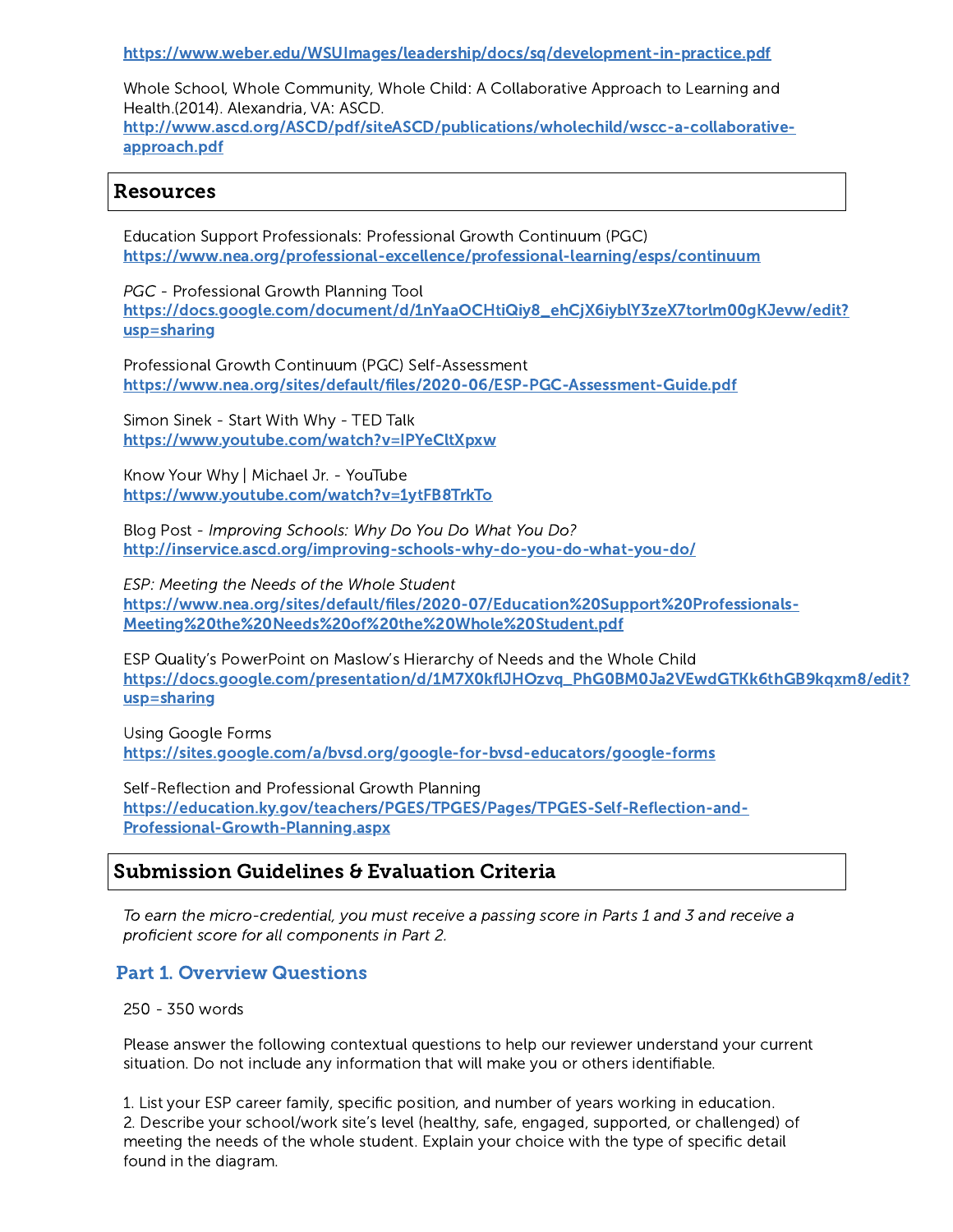**Passing:** Responses completely answer each question and include specific examples that clearly illustrate intentional use of the standard and the Whole Student Model. Writing is organized and easy to understand.

# Part 2. Work Examples / Artifacts

To earn this micro-credential, please submit the following **three artifacts** as evidence of your learning. Please do not include any information that will make you or your students identifiable to your reviewers. You will need to use the Inquiry Learning Cycle and the PGC - Professional Growth Planning Tool or PGC Self-Assessment (both in the Resources section) to complete the evidence listed below.

## Artifact 1: Professional Vision

#### (250-350 words)

Using specific details from both the Whole Student Model and the Technology Standard (see Resources) create a professional vision statement that makes a case for pursuing growth in this standard. Make sure your statement includes all of the following:

- Why you do the work of an ESP
- Why you want to grow in this standard and what specifically is in the standard that ignites passion for your work (see indicators – knowledge, skills, and dispositions)
- $\blacksquare$  How the inquiry learning cycle will support meeting your goals

## Artifact 2: Professional Growth Plan

Create and execute a professional growth plan template (you may use one of the two templates in Resources or create your own) that helps you learn about yourself and the standard. Include each of the following steps:

- Analyze and dissect the Technology Standard
- I dentify your level of practice in the standard as you start your growth plan
- **Establish growth goals** 
	- Identify growth goals (aligned to the indicators)
	- Identify any professional role aspirations: Role Model (RM), Mentor (M), or Leader (L)
- Describe how your growth action steps contribute to the learning environment

#### Artifact 3: Documentation of Technology Use

Provide one piece of documentation (review the descriptors for your career family to identify possible examples) from your daily work that demonstrates technology knowledge and use, respect for policies and procedures, and/or work-related problem-solving in support of a safe, productive, and positive learning environment for students, staff, and/or community.

null **Proficient Basic Developing**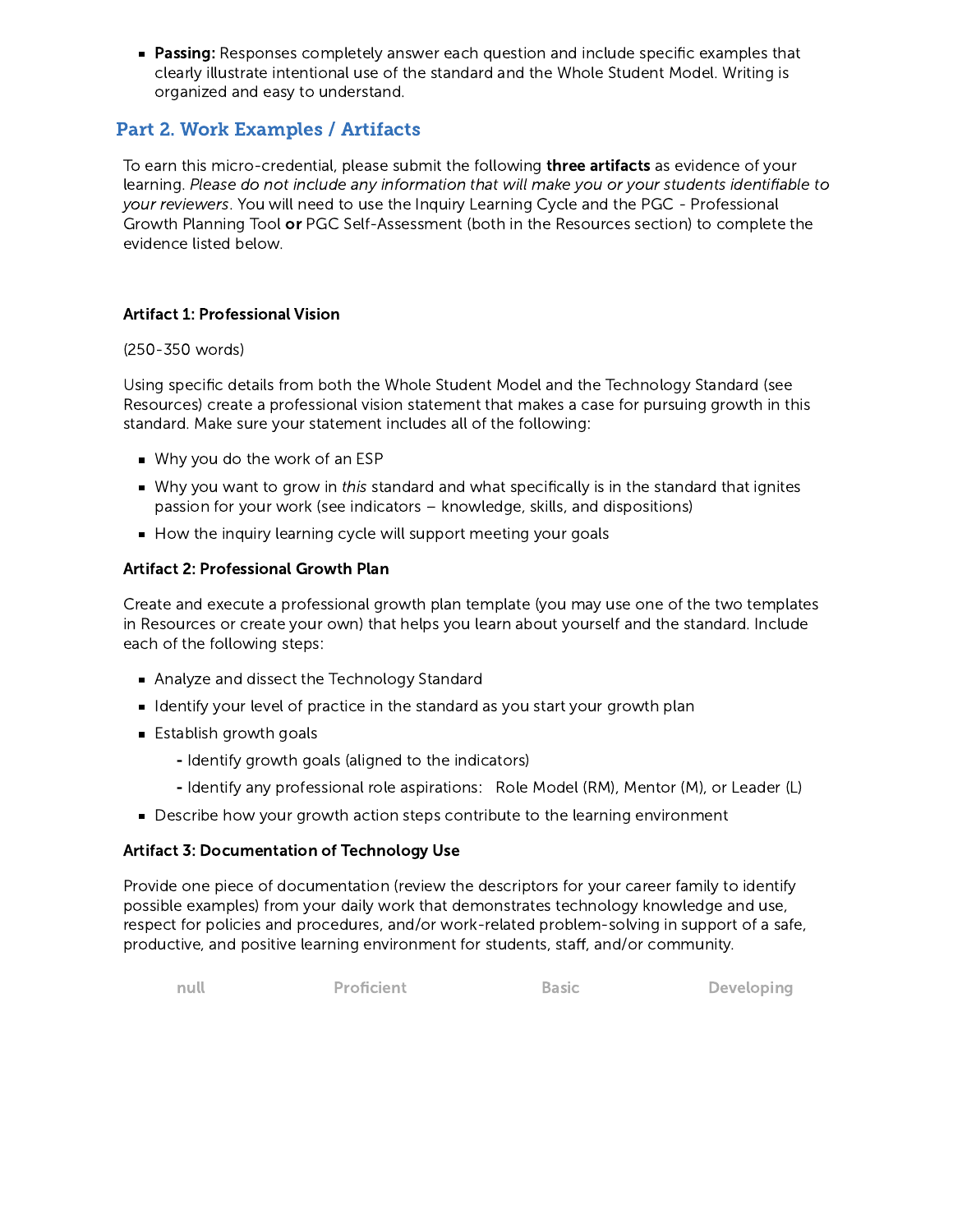null **Proficient Basic Developing** 

Artifact 1: Professional Vision Statement

Clearly defines a professional vision around the Whole Student Model and the Technology Standard that includes why growth in technology is desired

Includes specific details demonstrating understanding of the "what" (the standard's indicators and descriptors)

Explains how the inquiry cycle will guide professional growth

Generally defines a professional vision around the Whole Student Model and the Technology Standard but is unclear on why growth in technology is desired

Lacks specific details demonstrating understanding of the "what" (the standard's indicators and descriptors)

Is unclear about how the inquiry cycle will guide professional growth

Does not define a professional vision around the Whole Student Model and the Technology Standard nor explain why growth in technology is desired

No specific details demonstrating understanding of the "what" (the standard's indicators and descriptors) are included

Does not address how the inquiry cycle will guide professional growth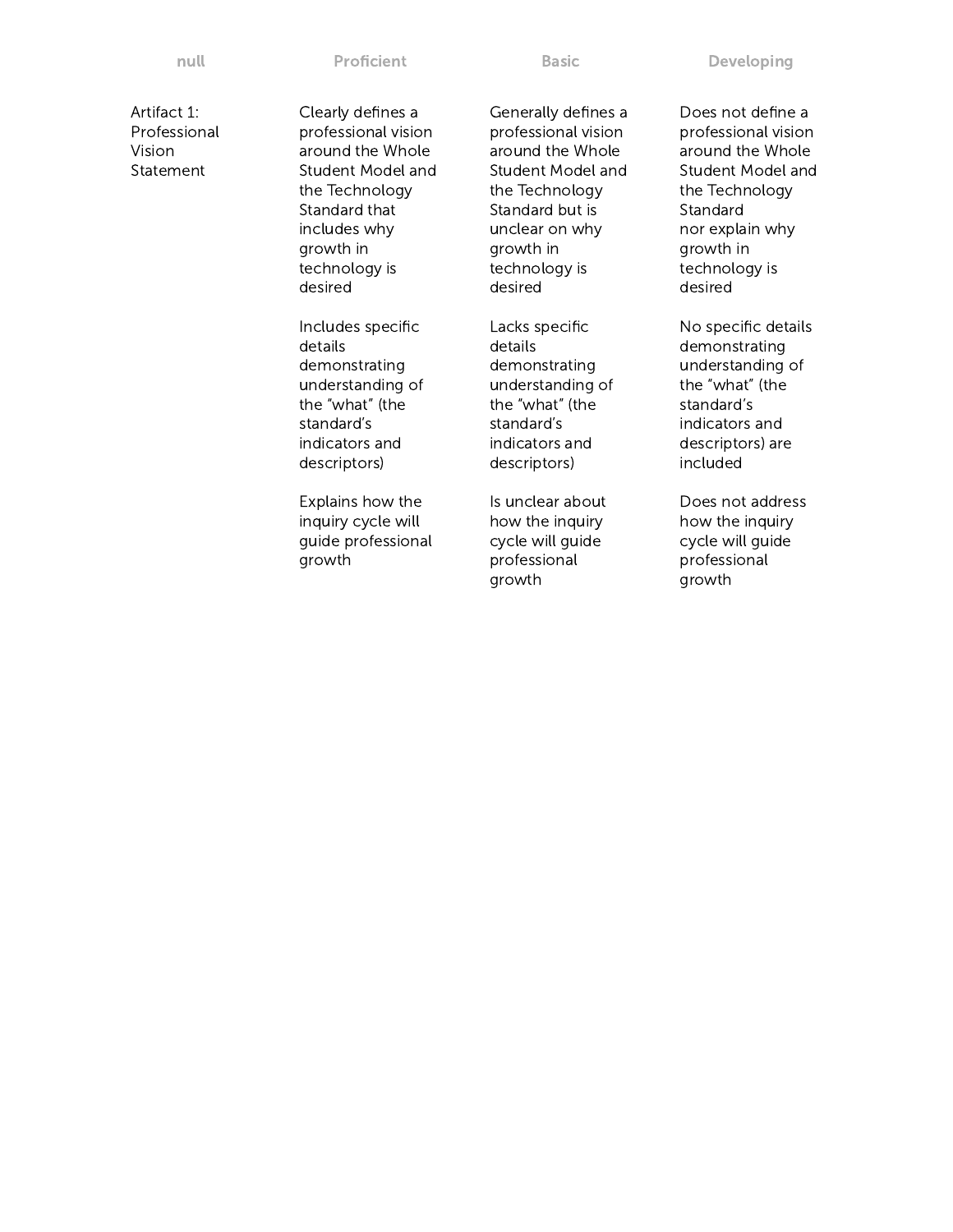null **Proficient Basic Developing** Proficient Basic **Developing** 

Artifact 2: Professional Growth Plan

Designed and fully executed a professional growth plan with 2-3 growth goals clearly rooted in the indicators and descriptors of the **Technology** Standard

Clearly indicates role aspirations: Role Model (RM), Mentor (M), or Leader (L)

Both starting and ending levels of practice are identified and justified with specific details from daily work

Action steps are specific and there is evidence of their execution

Reflection clearly addresses each goal

Designed and partially executed a professional growth plan with 1-2 growth goals vaguely rooted in the indicators and descriptors of the **Technology** Standard

Implies role aspirations: Role Model (RM), Mentor (M), or Leader (L)

Starting and/or ending levels of practice are generally identified but there is a lack of specific detail from daily work

Action steps are too broad and there is little evidence of their execution

Reflection is lacking detail and/or does not address each goal Did not design or execute a professional growth plan with growth goals rooted in the indicators or descriptors of the **Technology** Standard

Does not indicate role aspirations: Role Model (RM), Mentor (M), or Leader (L)

Starting and/or ending levels of practice are not identified and/or there are no specific details from daily work

Action steps are not evident and there is little or no evidence of their execution

Reflection is absent and/or lacks goal detail